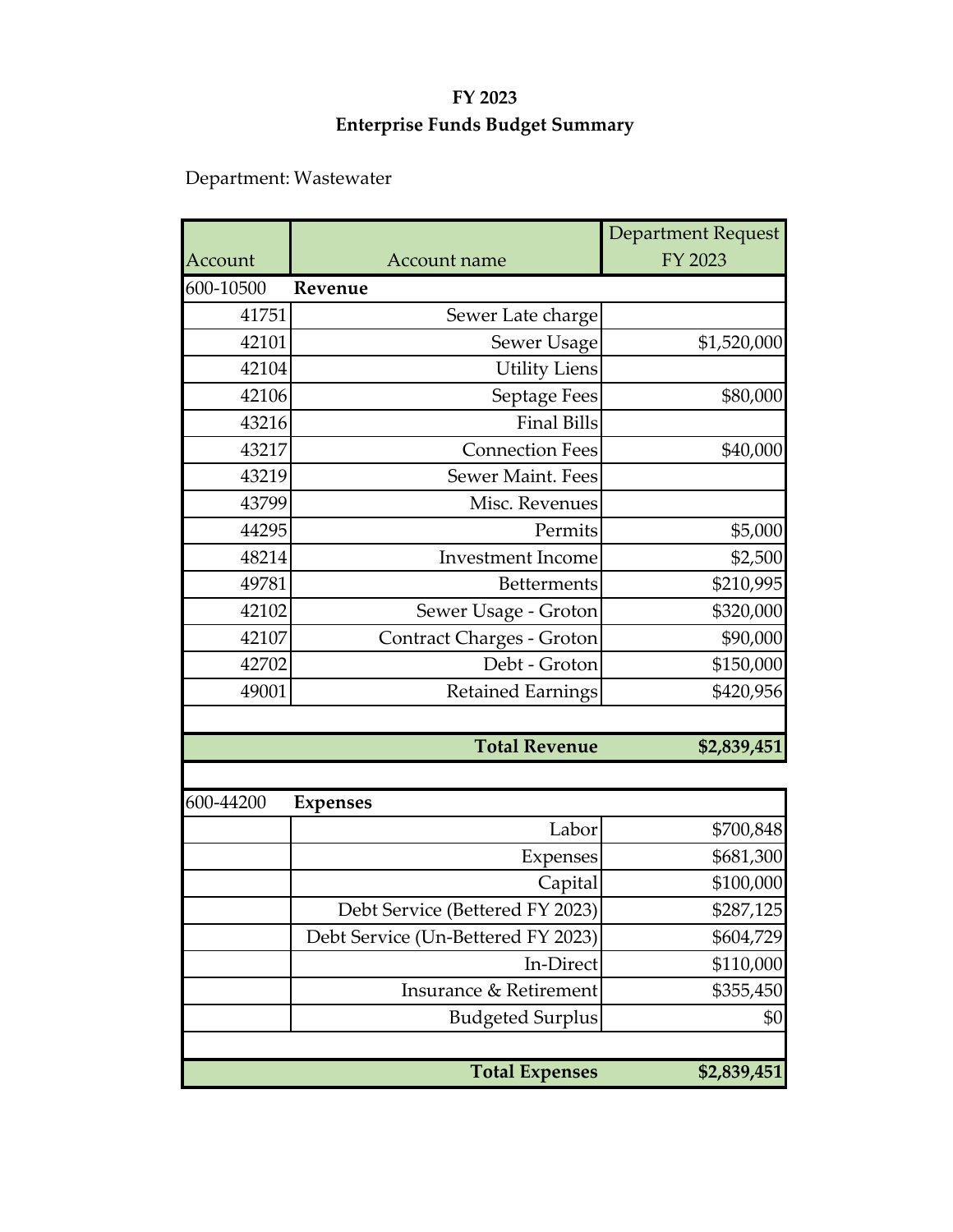# Department: Water

### **Revenue**

| Account   |                                 | Department Request |
|-----------|---------------------------------|--------------------|
| 610-10500 | Account name                    | FY 2023            |
|           | <b>Tax Liens Redeemed</b>       | \$0                |
|           | 41752 Water Late Charge         | \$10,000           |
|           | 42103 Water Usage Charge        | \$2,089,000        |
|           | 42104 Utility Liens             | \$0                |
|           | 42201 Service Entrances         | \$27,500           |
|           | 42203 Backflow revenue          | \$12,500           |
|           |                                 |                    |
|           | 43216 Final Bills               | \$4,000            |
|           | 43799 Misc Revenue              | \$2,500            |
|           | 48110 Sale of Inventory         | \$4,000            |
|           | 48214 Interest earned           | \$2,500            |
|           |                                 |                    |
|           | 49001 Retained Earnings         | \$217,857          |
|           | Dunstable O&M Services          | \$80,000           |
|           |                                 |                    |
|           | <b>Total Revenue</b>            | \$2,449,857        |
|           |                                 |                    |
|           | <b>Expenses:</b>                |                    |
|           | Salary & Wages                  | \$587,535          |
|           | Expenses                        | \$601,000          |
|           | Capital                         | \$100,000          |
|           | Debt Service                    | \$794,013          |
|           | <b>Insurance &amp; Benefits</b> | \$272,309          |
|           | <b>Indirect Cost</b>            | \$95,000           |
|           | <b>Budgeted Surplus</b>         | \$0                |
|           |                                 |                    |
|           | <b>Total Expenses</b>           | \$2,449,857        |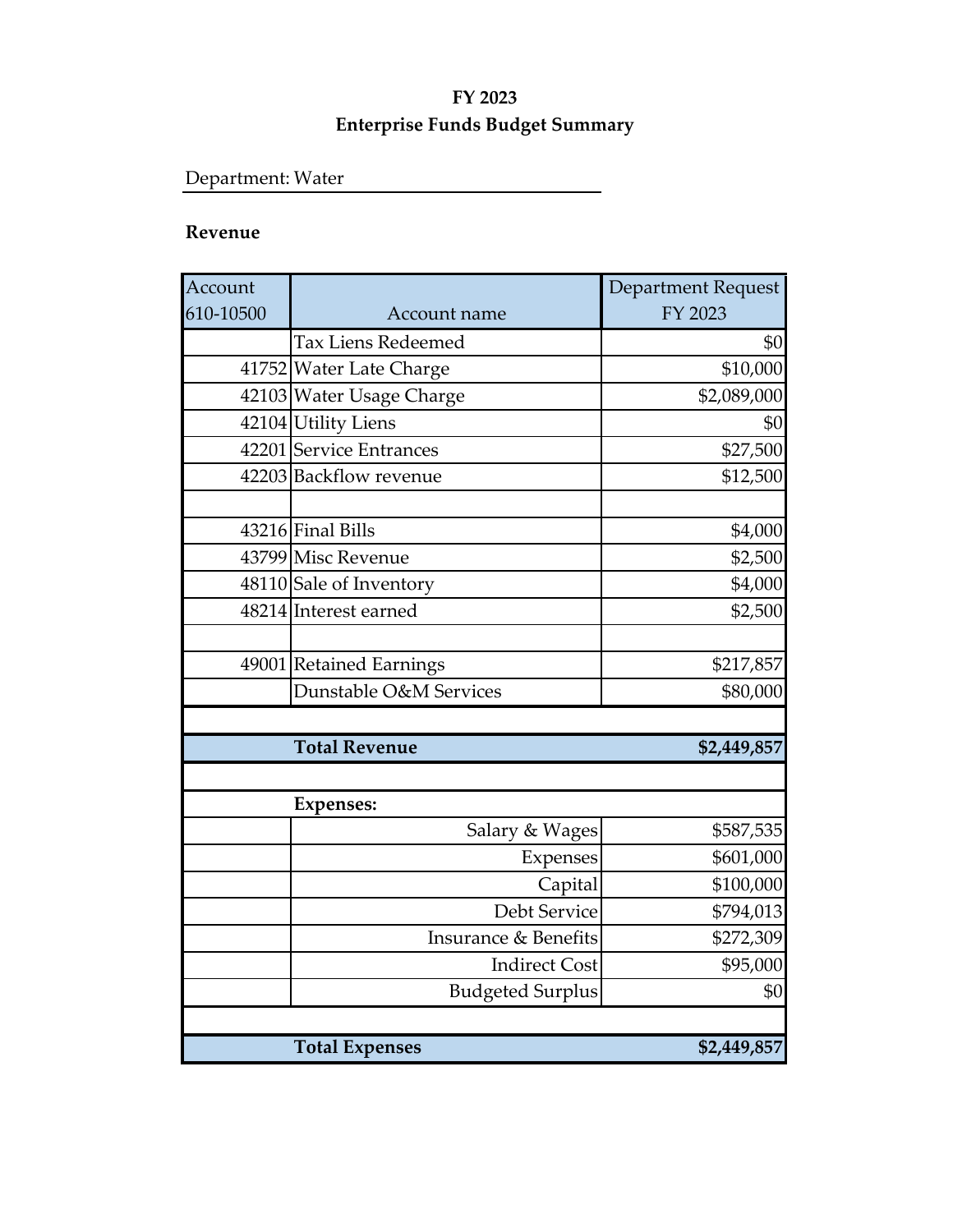# Department: **Transfer Station**

### **Revenue**

| Account<br>630 | Account name                    | Department Request<br>FY 2023 |
|----------------|---------------------------------|-------------------------------|
|                |                                 |                               |
|                | Bag Tags                        | \$145,000                     |
|                | Sticker sales                   | \$110,000                     |
|                | Demolition                      | \$97,000                      |
|                | Other Dept Rev                  | \$38,000                      |
|                | <b>Retained Earnings</b>        | \$23,000                      |
|                | <b>Investment Income</b>        | \$180                         |
|                |                                 |                               |
|                |                                 |                               |
|                | <b>Total Revenue</b>            | \$413,180                     |
|                |                                 |                               |
|                | <b>Expenses:</b>                |                               |
|                | Salary & Wages                  | \$132,508                     |
|                | Expenses                        | \$180,450                     |
|                | Capital                         | \$0                           |
|                | <b>Insurance &amp; Benefits</b> | \$68,222                      |
|                | In Direct Cost                  | \$32,000                      |
|                |                                 |                               |
|                | <b>Total Expenses</b>           | \$413,180                     |